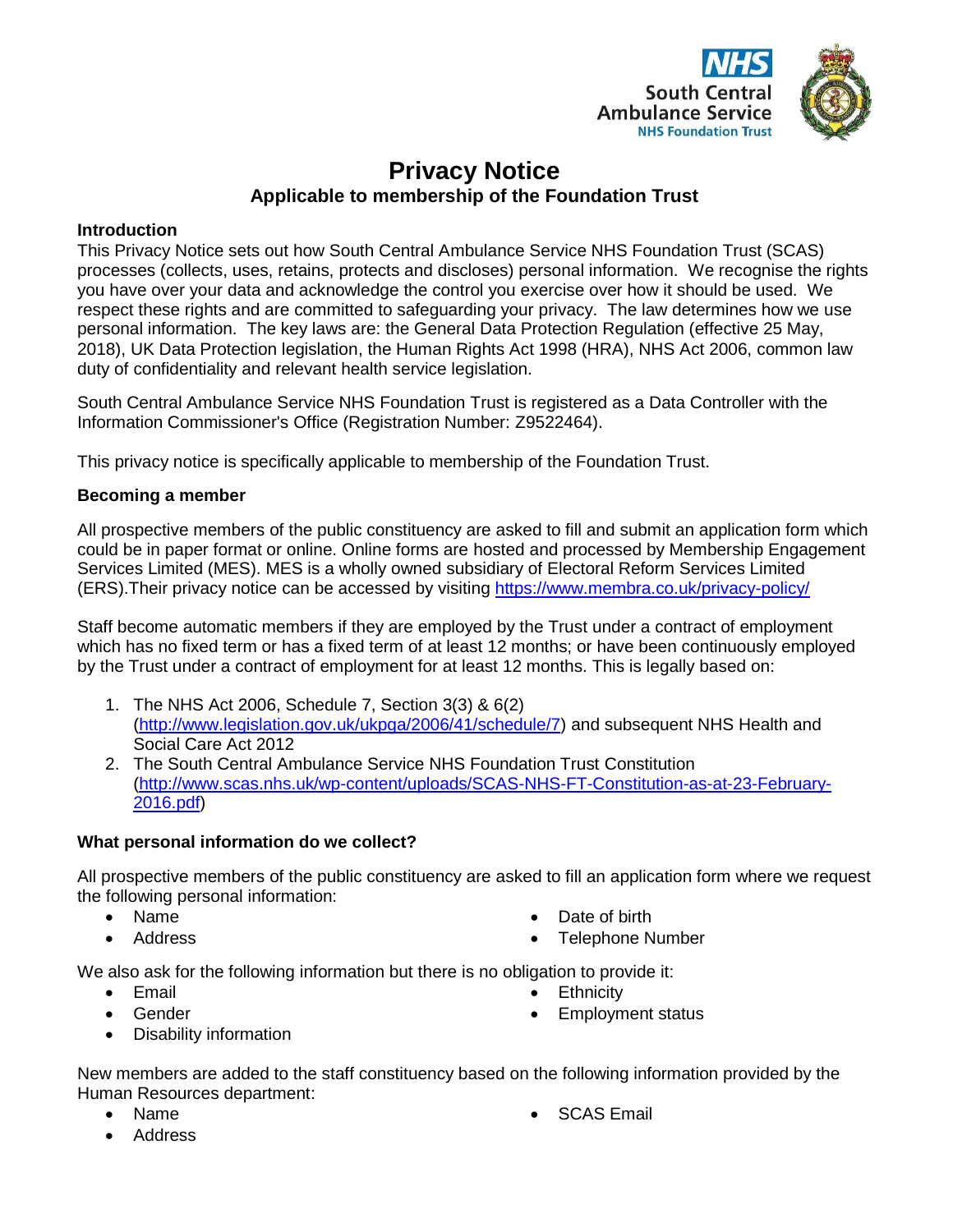# **How will the information be used and what is the lawful basis?**

Relying on consent [GDPR Art 6(1)(a)], we use the information on the application form to register new members in the public constituency and include their details on the Foundation Trust database. Contact information is used to communicate with members based on their specified preferences.

We use information on disability, age and ethnicity to monitor the Trust's membership against the South Central population and ensure that the membership is representative of its communities and that we can provide the best care for all our service users. When this information is provided on the application form, we rely on your explicit consent [GDPR Art 9(2)(a)] to process it.

Parental consent is sought from all prospective members under the age of 16.

Under the GDPR, our legal justification for continuing to process your data is Article 6(1)(e), 'Processing is necessary for the performance of a task carried out in the public interest or in the exercise of official authority vested in the Data Controller (South Central Ambulance Service NHS Foundation Trust)'. This forms the legal basis for:

- Engaging with our local community and encouraging stakeholders to become members of the **Trust**
- Maintaining a register of Members showing, in respect of each member, the constituency to which the member belongs
- Communicating with members to keep them informed and engaged in the activities of the Trust

# **Profiling and Targeted Communication**

We use profiling techniques to demonstrate the diversity of our membership and to ensure communications to members are relevant and timely. For example, we may send you specific information based on your age group and the area you live.

Profiling also enables us to allocate resources more effectively and improve service delivery.

#### **Will my information be shared with anyone else?**

The Foundation Trust is legally obliged to keep a public register of its members available for inspection by members of the public, free of charge at all reasonable times.

Any member of the public can request for and receive a copy of or extract from the register.

The public register will show, in respect of each member, the name and constituency to which the member belongs.

Where a member has requested not to be included in the public register, their details will not be included in the registers available for inspection.

We manage the membership data using a hosted commercial platform provided by Membership Engagement Services (MES). Their privacy notice can be accessed by visiting <https://www.membra.co.uk/privacy-policy/>

We provide online forms that enable existing members to communicate with us and manage their preferences. These forms are hosted by SurveyMonkey and their privacy notice can be accessed by visiting [https://www.surveymonkey.co.uk/mp/legal/privacy-basics/?ut\\_source=survey\\_pp](https://www.surveymonkey.co.uk/mp/legal/privacy-basics/?ut_source=survey_pp)

Your demographic information (Name and Address) may also be shared with approved suppliers, in order to send any information you have chosen to receive, via the postal service, or for the purpose of enabling members to participate in Governor Elections, which are required to be run by an independent company.